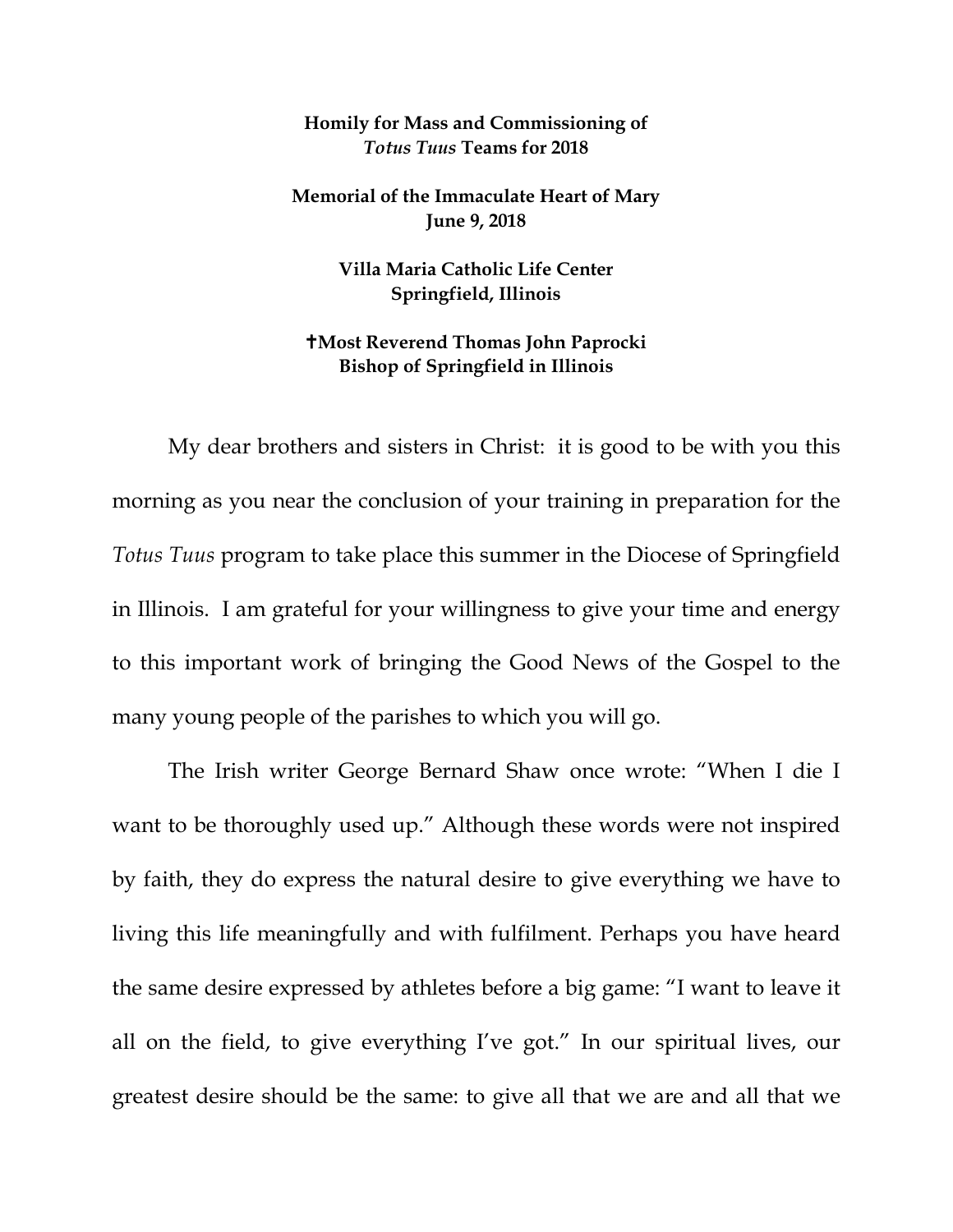have to God, out of love for Him. This is what *Totus Tuus* means: it was the episcopal motto of Pope Saint John Paul the Great, pledging to the Blessed Virgin Mary, "I am all yours." We also seek to give our all through the Blessed Mother for the glory of her Son.

Our first reading from today's Mass is very appropriate for this occasion as it reflects this idea of giving entirely of ourselves in the work of building up the body of Christ here on earth. Just a few moments ago we heard a portion of the conclusion of the second letter of Saint Paul to Timothy. I would like to draw four main themes out of this reading that I see as related to your work as missionary disciples of our Lord this summer and beyond.

First, at the beginning of our reading we hear Saint Paul charging Saint Timothy to *proclaim the word; be persistent whether it is convenient or inconvenient; convince, reprimand, encourage through all patience and teaching[.1](#page-4-0)* These words from Saint Paul are just as appropriate for you as they were to Timothy. As you go out to the various parishes of our Diocese, you are charged to proclaim the Gospel to the young people that you will encounter. Whether it is easy or difficult, your goal should be to aid in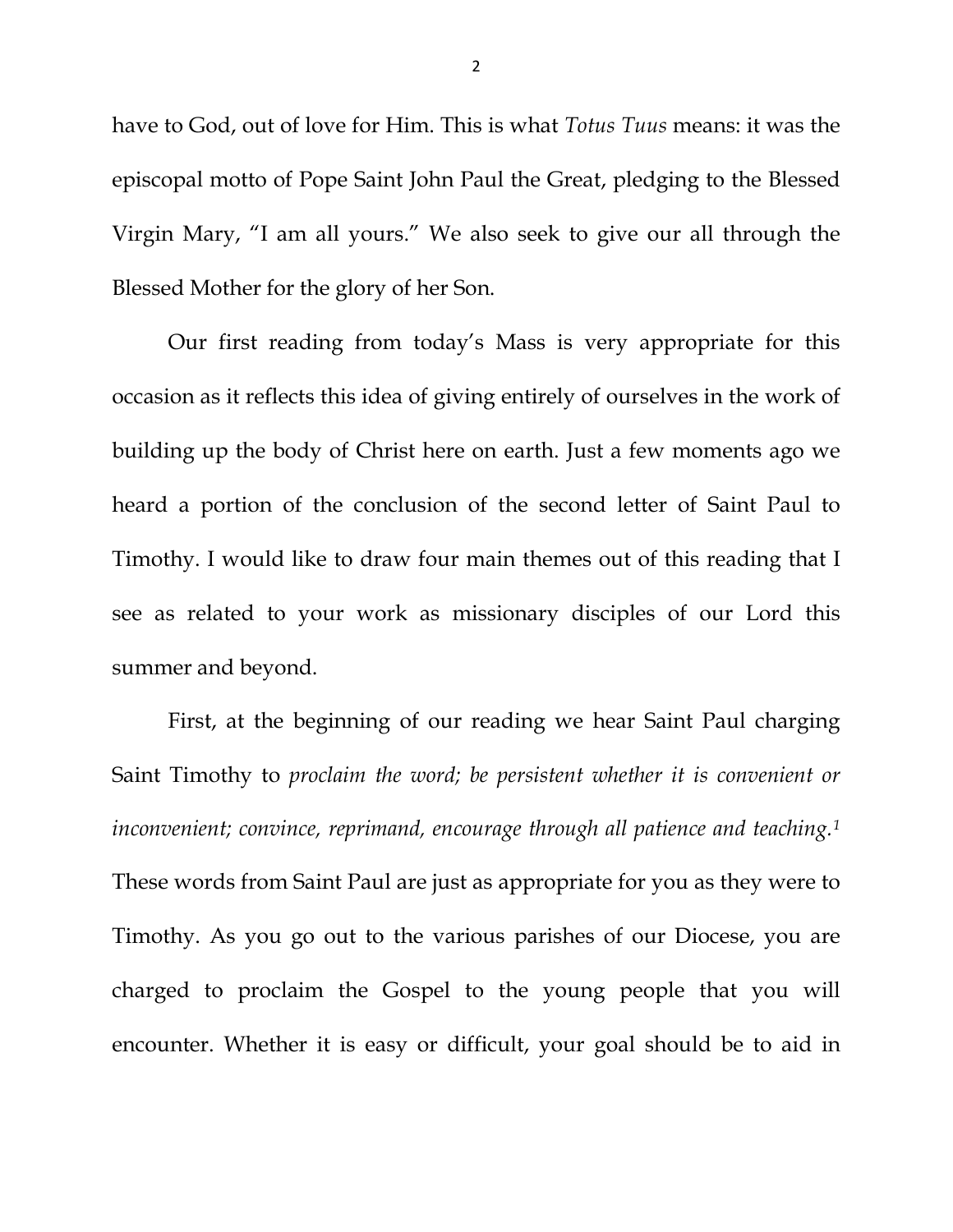forming them into intentional disciples of our Lord through your being models of what it means to be Christ's disciples.

The second theme that I would like to examine from our reading is that Saint Paul tells Timothy that the work will not be easy, for *the time will come when people will not tolerate sound doctrine but, following their own desires and insatiable curiosity, will accumulate teachers and will stop listening to the truth and will be diverted to myths.[2](#page-4-1)* You are very likely already aware that this is very much true today as it was when Saint Paul wrote these words. The young people to whom you will minster are presented with a myriad of "voices" calling out for them to put their own desires ahead of their faith and to follow a self-indulgent way of life.

Saint Paul goes on to exhort Timothy to be *self-possessed in all circumstances; put up with hardship; perform the work of an evangelist; fulfill your ministry.[3](#page-4-2)* These words constitute the third theme from our reading that I would like to draw to your attention. Even though at times you may have your work cut out for you in ministering to people who are distracted by the things of this life rather than focusing on things that will lead to eternal life, you must never give up. If you experience hardships, unite them to those of our Blessed Mother and our Lord. Be persistent in your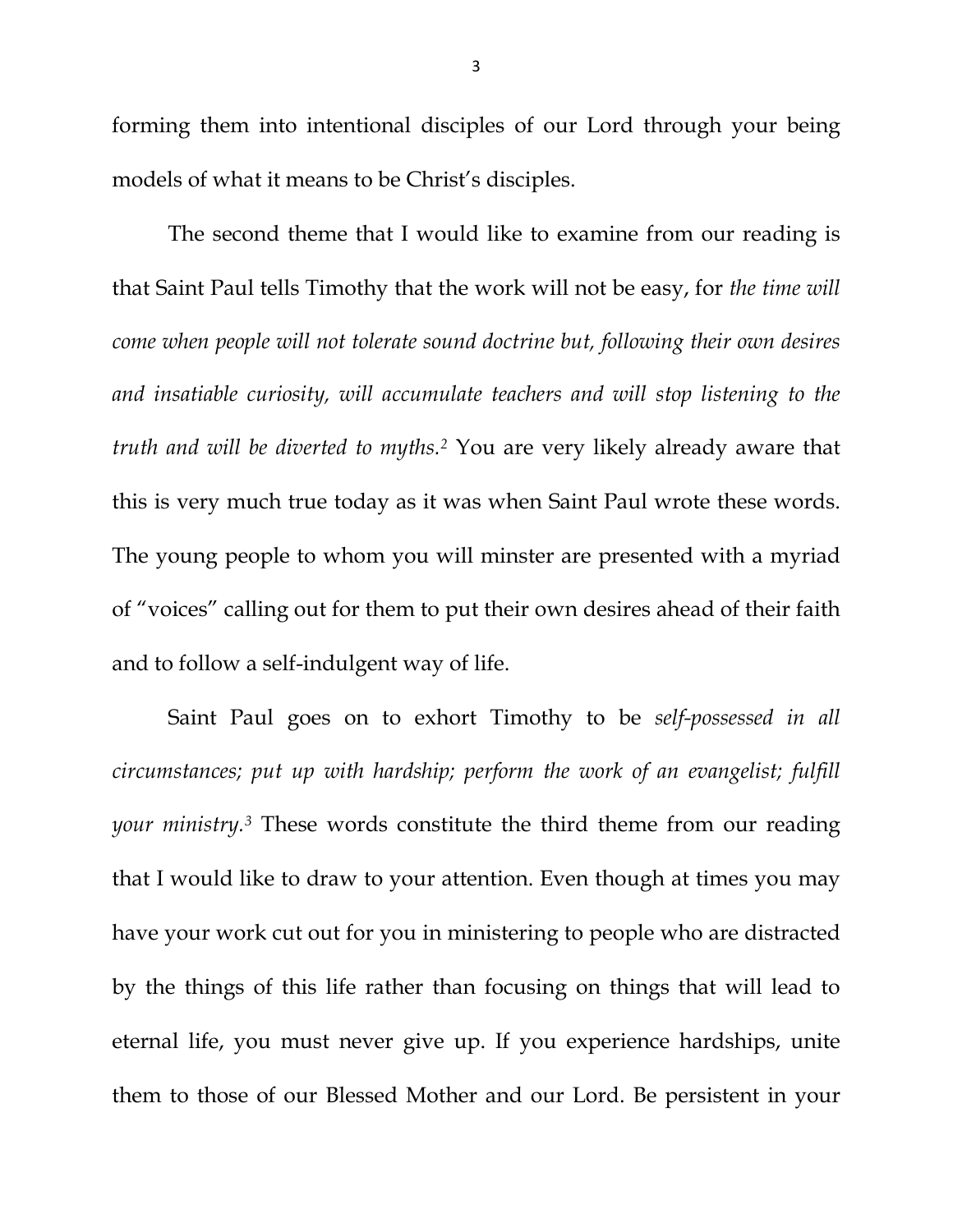work as one who spreads the good news of the Gospel and fulfill your ministry as missionary disciples of our Lord.

At the end of our reading today Saint Paul tells Timothy:

I am already being poured out like a libation, and the time of my departure is at hand. I have competed well; I have finished the race; I have kept the faith. From now on the crown of righteousness awaits me, which the Lord, the just judge, will award to me on that day, and not only to me, but to all who have longed for his appearance.[4](#page-4-3)

These words harken back to the theme of giving all that we are and all that we have in service of the Lord. This final theme should serve as a source of encouragement to all of us. May we follow the model of the saints that have gone before us and give everything that we have and everything to our Lord so that, when we finish this great race of life, we too will have kept the faith and receive the crown of righteousness that awaits us when we meet our Lord face-to-face at the end of our lives.

Once again, I thank all of you for your generosity in committing yourselves to be of service to the young people of our diocese. While the work may be challenging at times and you may not initially see the fruits of your labors, you can be assured that if you remain close to the Lord and